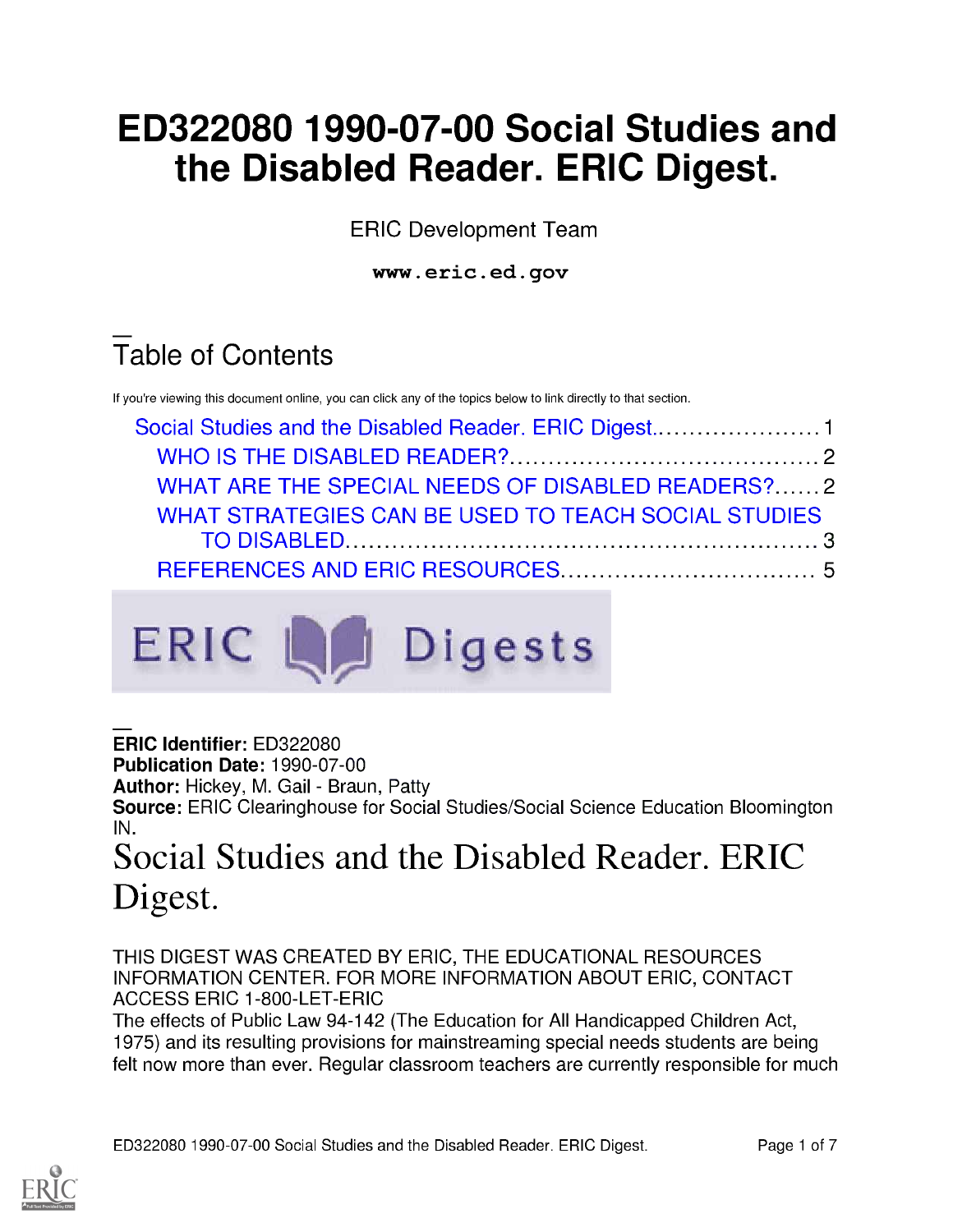of the instruction of these special needs students, even though they often lack appropriate training in effective teaching techniques for the handicapped. Teachers of the social studies may feel especially unprepared to deal with the needs of the disabled reader. This Digest, therefore, provides teachers with information and resources for differentiating social studies instruction for students with reading difficulties. These three questions are discussed: (1) Who is the disabled reader? (2) What are the special needs of disabled readers? (3) What strategies can be used to teach social studies to disabled readers?

### WHO IS THE DISABLED READER?

Most experts agree that any child who is reading two or more grade levels below grade placement should be classified as disabled. Although a wide range of maturational, neurological, and intellectual factors are associated with reading disabilities, we will concern ourselves here with strategies to help poor readers succeed in the regular classroom setting.

Students who are reading two to three grade levels below expectation are overwhelmed by the long reading assignments, definitions, questions, and research reports often required in social studies classes. Special instruction through resource programs frequently centers around basic skills, so that poor readers are additionally handicapped by lack of exposure to the academic, study, and library skills necessary to survive in the mainstreamed classroom.

#### WHAT ARE THE SPECIAL NEEDS OF DISABLED READERS?

Simms (1988) indicates that poor readers may have difficulty following directions because of a short attention span and memory or vocabulary deficits. The teacher should be concise and clear when oral version of written directions. Periodic checkpoints can help break up lengthy assignments into more manageable tasks. Writing in social studies texts is characterized by main idea/supporting details, fact versus opinion, and variations in reading rate. This style of writing can pose particular problems for disabled readers, who need specific instruction to develop these skills.

Students must be able to determine the main idea in a reading selection and distinguish relevant details from among those presented in order to understand what is read. Direct instruction in comprehension strategies may be necessary when the social studies text is the primary teaching resource.

Sequencing of events and accompanying cause-effect relationships are often represented visually in social studies materials, as in charts, time lines, or diagrams. Such concrete representations of key concepts can be especially helpful to the poor reader; teachers should make a special effort to draw attention to and explain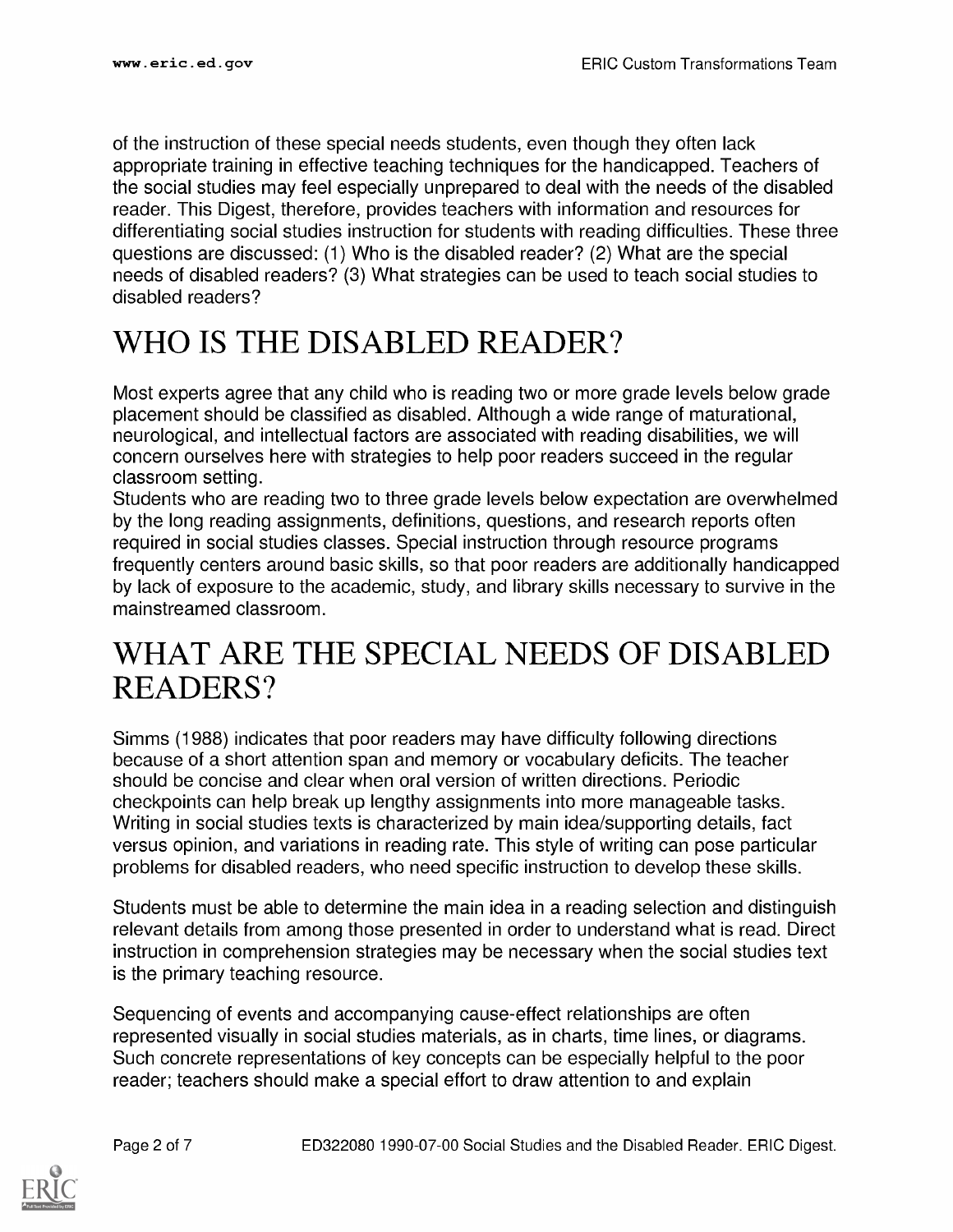information contained in textual graphics.

The distinguishing of fact from opinion is a critical reading skill, one closely associated with the social studies. Although a higher form of comprehension, the separation of fact from opinion can be taught to even the poor reader, through the use of direct instruction.

Practice in skimming can help prevent disabled readers from becoming bogged down by lengthy passages. Having a purpose for reading gives students an incentive to search for relevant information.

Zipperer (1987) suggests that many reading problems may occur when learners bring insufficient background knowledge to the reading act. The richer the background brought to the reading act by readers, the better their ability to integrate new information from the printed page with the information acquired through prior experiences. Students who lack adequate background in content and language, such as disabled readers, do not comprehend as well as readers with more sophisticated experiential backgrounds. Idol's study (1987), in which she provided modeling of critical thinking strategies to disabled readers during their reading of a social studies text, shows that disabled readers can benefit from the modeling of effective reading skills.

These and other studies further support the need for special instruction for disabled readers in social studies. Peer tutors, cooperative groups, or even a buddy system can facilitate remediation of needed skills. Modeling of effective reading strategies by teachers, providing clear directions in an oral format, and making allowances for insufficient background experiences have also been shown to benefit disabled readers.

#### WHAT STRATEGIES CAN BE USED TO TEACH SOCIAL STUDIES TO DISABLED

READERS?Instruction in study skills can boost the poor reader's achievement and increase self-esteem. Tama and Martinez (1988) suggest the "TELSQA" technique as an appropriate strategy for disabled readers. The teacher introduces the reading assignment by reading the title (T) and asking students to hypothesize what it may be about. Using what students already know, the teacher is able to build a conceptual bridge from prior knowledge to new information. Students then examine (E) the reading material; look (L) for important or difficult words and find out what they mean; self-question (SQ) after each paragraph to check understanding; and answer (A) comprehension questions at the end of the section.

The "T-line" approach (Stein 1987) is a form of visualized notetaking appropriate to the needs of the disabled reader. On unlined paper, a large "T" is written. Above the "T" three headings are written: "person" on the left, "date" above the vertical, and "event" on the right. Notes are written in chronological order to correspond with the structure

ED322080 1990-07-00 Social Studies and the Disabled Reader. ERIC Digest. Page 3 of 7

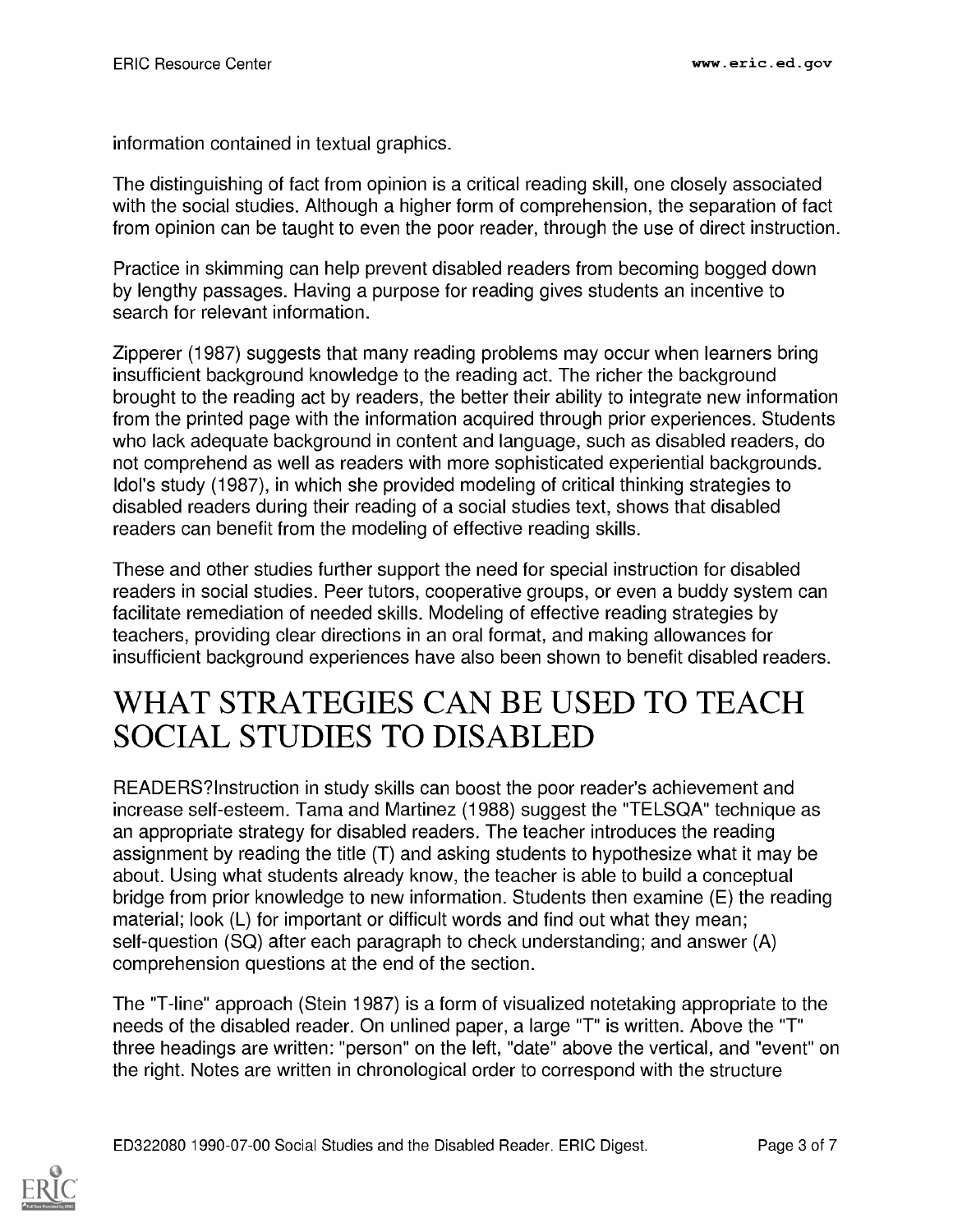provided.

Stein also recommends the "stick person" form of visual notetaking, especially when social studies content is people-centered. The student draws a simple figure on his or her paper. Information about each person studied is diagrammed in the following fashion.

ideas - brain

visions/hopes - eyes

words - mouth

actions - hands

feelings - heart

movements - feet

weaknesses - Achilles' heel

strengths - biceps

Important dates are written below the stick figure's feet at ground level, and background information or family history at the "roots level" beneath the ground.

Because visual notetaking uses both the left and right sides of the brain, the chances for recall are greater, and students feel a sense of accomplishment that merely reading a selection does not provide (Stein 1987).

Generally speaking, the same reading skills good readers employ to interpret social studies content should be taught to less able readers, but more careful attention must be given to direct skills instruction for disabled students. Examples of these skills are presented below:

\*Define unfamiliar words in context.

\*Recognize main ideas and supply supporting details.

\*Recognize cause/effect relationships.

\*Distinguish fact from opinion.

\*Compare and contrast sources.

\*Identify propaganda techniques.

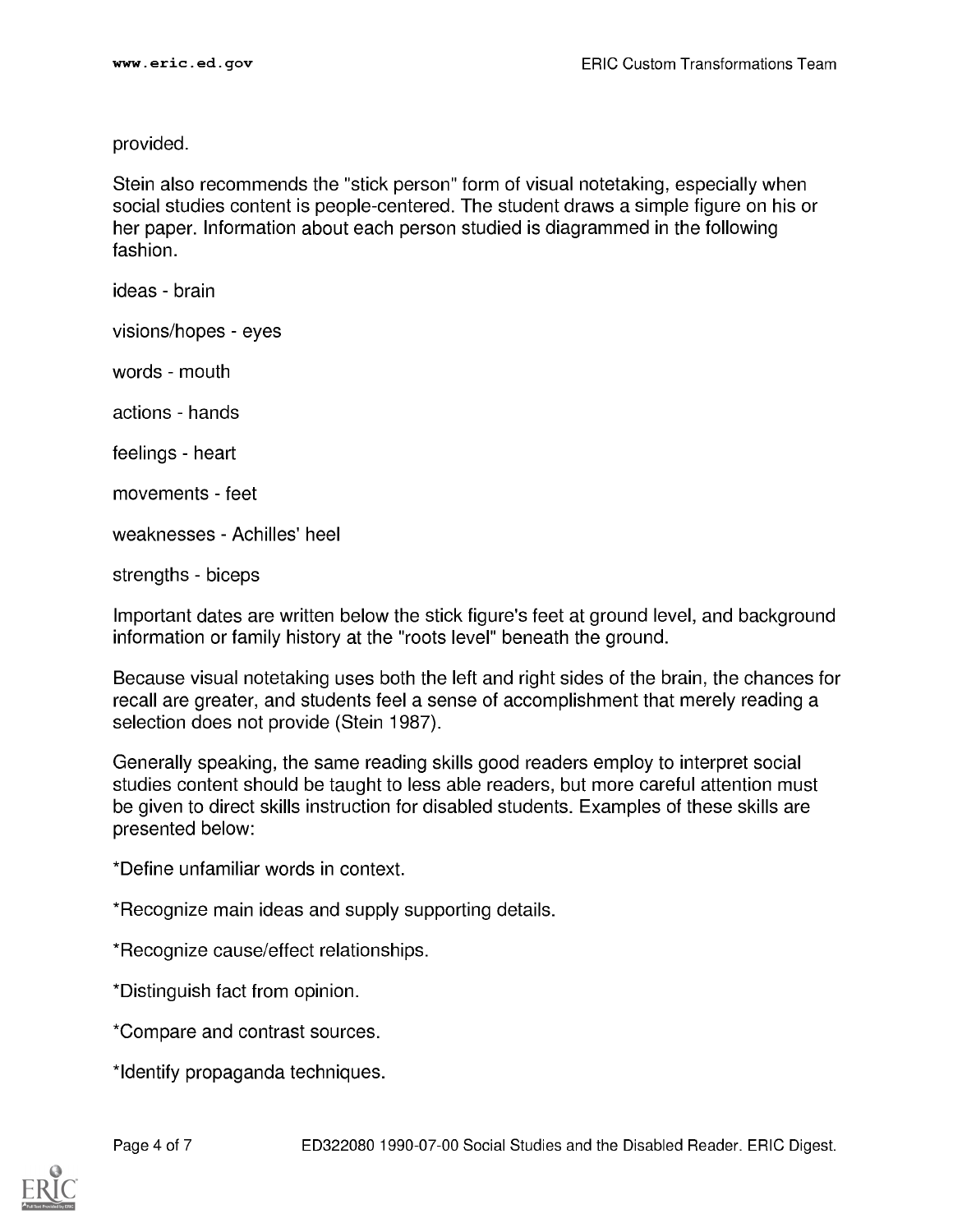\*Use tables of contents, indexes, and glossaries efficiently.

\*Decipher relevant information found on maps, charts, and graphs.

Remember that students have different learning style performances, and that there are many ways to teach the same content. If the main teaching strategy used is textbook reading, the disabled reader is sure to suffer. Use a variety of methods to teach the same material. For the disabled reader, these methods may include taped records of written material, interviews, class discussion, and organization of information in charts or graphs (Curtis 1982). Other techniques include the use of oral reports, cooperative learning teams, creation of models or other concrete representations, and frequent modeling of effective study skills.

Bender (1985) suggests providing students with books written at lower reading levels. In addition, teachers of less capable readers should provide direct assistance with reading assignments, provide less difficult materials on the same topic being studied, and make nonreading resources available to poor readers.

Here are other methodologies recommended for teachers of disabled readers (Carbo 1987):

\*Read materials aloud while students follow along in their books;

\*Tape excerpts from the text for students to listen to in private;

\*Have students dictate vital information and then practice reading

aloud from the dictated version.

Ford and Ohlhausen (1989) believe that teachers can maximize participation of disabled readers by using a whole language approach, which helps to minimize performance differences among students in the same classroom. Class projects such as a play or production of a newspaper that require many different contributions help ensure that the strengths of all students will be utilized.

Planning social studies instruction to meet the needs of all students, including the disabled reader, is a challenging task. Informed and concerned teachers can find many avenues of assistance, and through increased awareness plan appropriate and effective instruction which motivates and involves every child in their classes.

### REFERENCES AND ERIC RESOURCES

The following list of resources includes references used to prepare this Digest. The items followed by an ED number are in the ERIC system and are available in microfiche and paper copies from the ERIC Document Reproduction Service (EDRS). For



ED322080 1990-07-00 Social Studies and the Disabled Reader. ERIC Digest. Page 5 of 7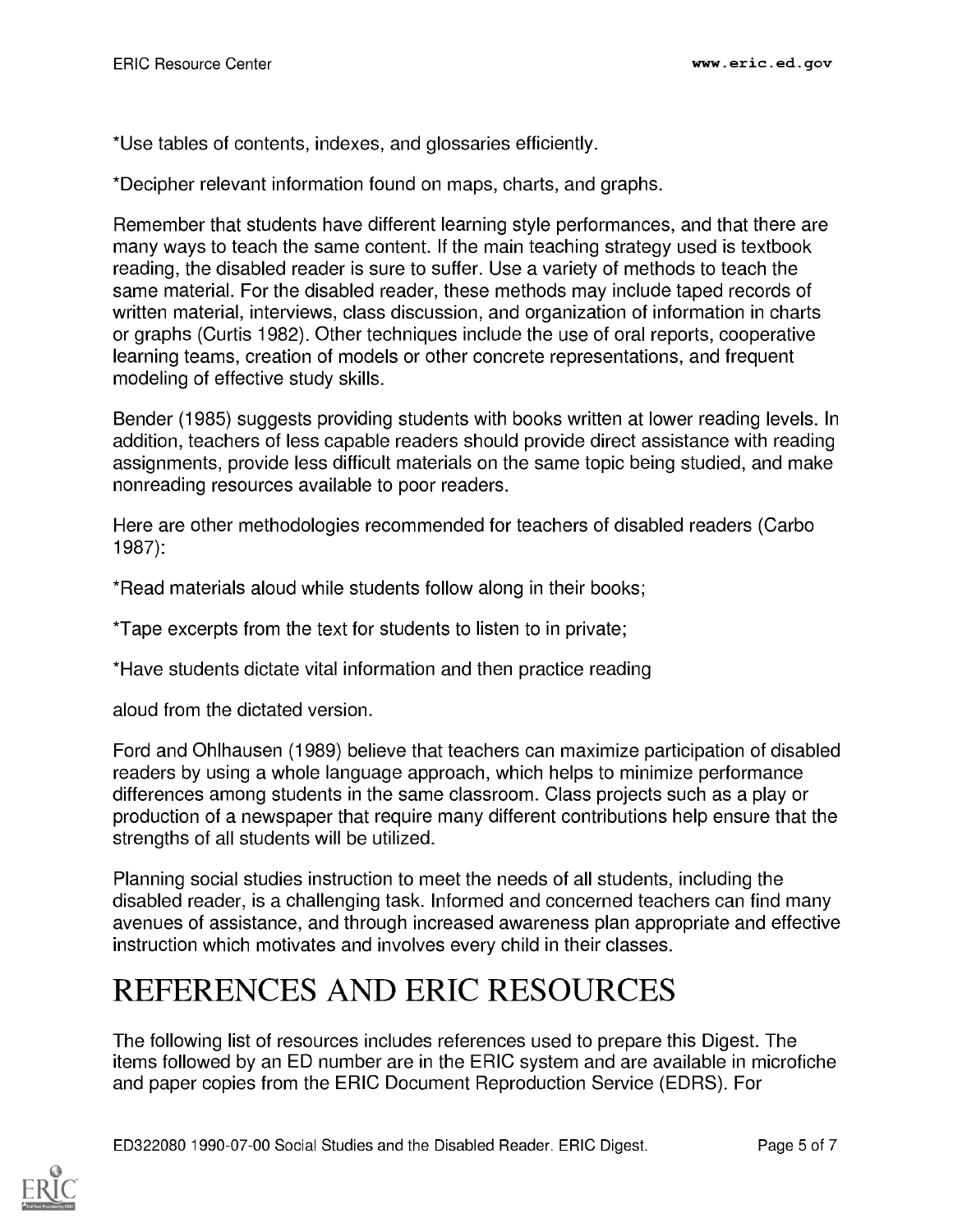information about prices, contact EDRS, 3900 Wheeler Avenue, Alexandria, Virginia 22304; telephone numbers are 703-823-0500 and 800-227-3742. Entries followed by an EJ number are annotated monthly in CIJE (CURRENT INDEX TO JOURNALS IN EDUCATION), which is available in most libraries. EJ documents are not available through EDRS; however, they can be located in the journal section of most libraries by using the bibliographic information provided below.

Bender, William N. "Strategies for Helping the Mainstreamed Student in Secondary Social Studies Classes." THE SOCIAL STUDIES 78 (November-December 1985): 269-271. EJ 330 599.

Carbo, Marie. "Deprogramming Reading Failure: Giving Unequal Learners an Equal Chance." PHI DELTA KAPPAN 69 (November 1987): 197-201 EJ 360 778.

Curtis, Charles K. "Teaching Disabled Students in the Regular Social Studies Classroom." HISTORY AND SOCIAL SCIENCE TEACHER 18 (Fall 1982): 9-16. EJ 270 331

Ford, Michael P. and Marilyn M. Ohlhausen. "Tips from Reading Clinicians for Coping with Disabled Readers in the Regular Classroom." THE READING TEACHER 42 (October 1988): 18-22. EJ 377 453.

Idol, Lorna. A CRITICAL THINKING MAP TO IMPROVE CONTENT AREA COMPREHENSION OF POOR READERS. TECHNICAL REPORT NO. 402. Illinois University, Urbana: Center for the Study of Reading, 1987. ED 282 192.

Simms, Rochelle B. "Mildly Handicapped Students in the Social Studies Class: Facilitating Learning." THE SOCIAL STUDIES 75 (November-December 1984): 265-267. EJ 309 173.

Smith, Sally L. "The Masks Students Wear." INSTRUCTOR (April 1989): 27-32. EJ number to be assigned.

Stein, Harry. "Visualized Notetaking: Left-right Brain Theory Applied in the Classroom." THE SOCIAL STUDIES 18 (July-August 1987): 163-168. EJ 357 442.

Tama, M. Carrol and David H. Martinez. "TELSQA and the LD Social Studies Student." THE SOCIAL STUDIES 79 (November-December 1988): 274-277. EJ 383 108.

Zipperer, Anita. "Using Content-Oriented Materials to Fill the Gaps in Students' Knowledge." WISCONSIN STATE READING ASSOCIATION JOURNAL 31 (Winter 1987): 45-48. EJ 371 795.

<u> - - - - - -</u>

This publication was prepared with funding from the Office of Educational Research and